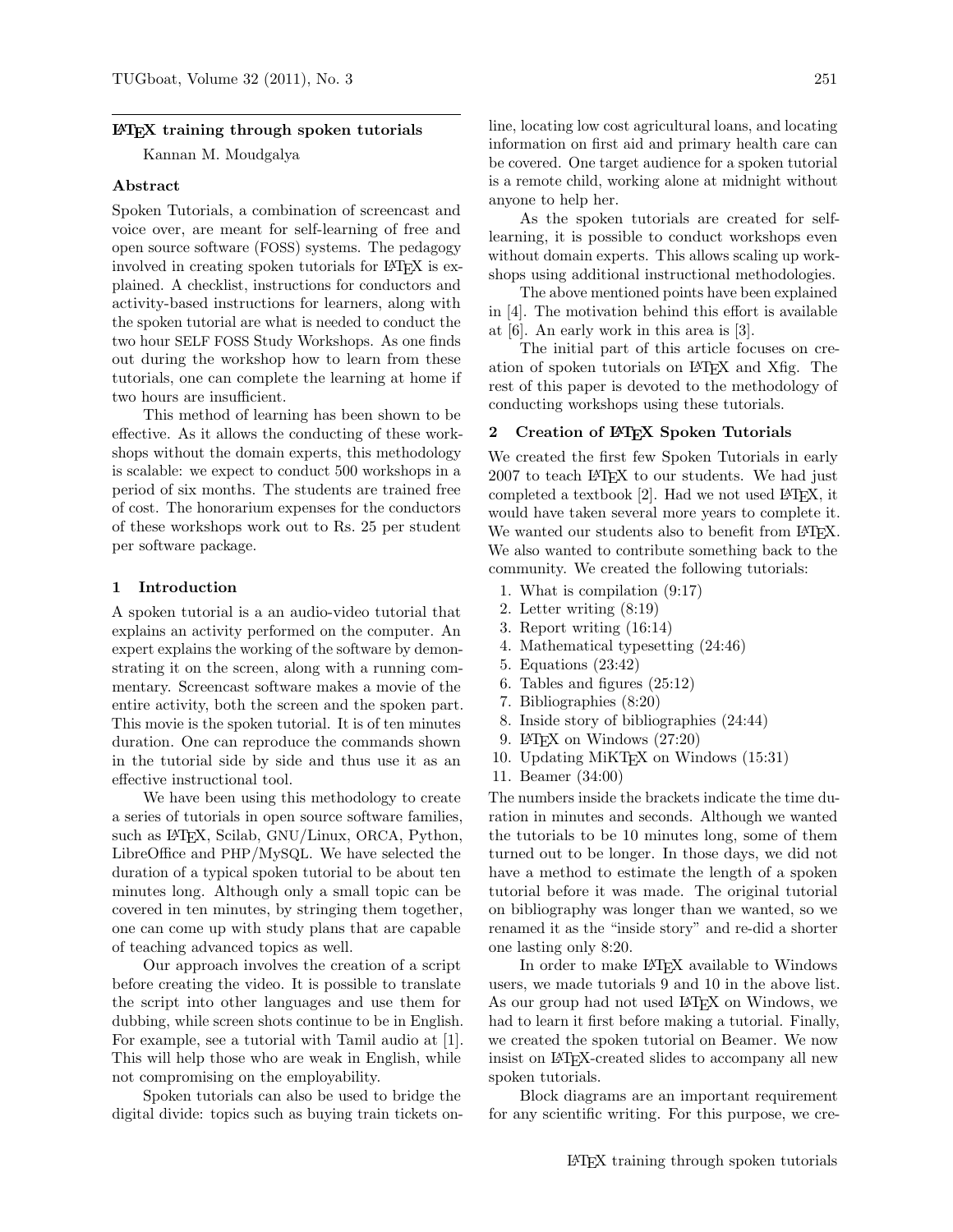ated: introduction to Xfig (12:38), feedback diagram in Xfig (12:02) and mathematics in Xfig (15:20). The last tutorial explains a procedure to embed mathematical formulae in figures, using Xfig and IATFX.

There are a few reasons for not using a specialpurpose LATEX editor for Unix systems:

- 1. We wanted to teach LAT<sub>F</sub>X in the most pristine form, without getting bogged down by the editor's details.
- 2. There is a good amount of effort involved in learning any special-purpose LAT<sub>EX</sub> editor.
- 3. As we don't use one, it would have taken a considerable amount of our time and effort to explain the working of a specialised editor.
- 4. As Unix users are reasonably comfortable with the terminal, our approach would not create much difficulty.

The situation is quite different for a Windows user, who is generally not comfortable in working with the terminal. As most of our audience use Windows, we did not mind putting in some effort in learning a specialised LATEX editor for Windows and creating tutorials 9 and 10 above.

All the spoken tutorials on LAT<sub>EX</sub> explain a three step process: 1) Creating a source file with an editor; 2) Compiling the source with pdflatex; 3) Viewing the resulting PDF file with a PDF browser.

The recorded area was divided to simultaneously show the editor, terminal and the PDF browser. These three were arranged in a non-overlapping manner in the early tutorials, such as letter writing, mathematics and equations. In the letter writing tutorial, a given source file was explained along with an illustration of the effects of changes in the commands. In the tutorial on Beamer presentations, however, additional commands and text were copied from another file and the effects demonstrated. A screen shot of this is shown in Fig. [1.](#page-2-0)

Showing three or four non-overlapping windows made the fonts small. This was addressed in the Xfig tutorial, where the overlapping requirement was done away with, so as to achieve large font sizes. A screen shot of this is shown in Fig. [2.](#page-2-1) In all of the above, only a small portion of the Desktop was recorded to keep the recording size small.

All the tutorials mentioned above are available at <http://spoken-tutorial.org>, along with all the required source, style, <bst> and PDF files.

Spoken tutorial is based on demonstrations. We want a learner to reproduce whatever is shown in the tutorial. As it is active learning, it is effective. To ensure that this happens, we insist that 75% of every tutorial is devoted to demonstrations and not

more than 25% is concerned with theory. These limits generally work well in all except perhaps the first tutorial in a series. To solve this problem, we recommend that the introductory tutorial be created after all other tutorials in the series are completed. Armed with these tutorials, one can also make the introductory tutorial consist of 75% demonstrations by playing these tutorials. This strategy has been followed in creating [\[6\]](#page-5-2).

# 3 Workshops using Spoken Tutorials

Spoken tutorials are created for self-learning. These are also available for free download. Although one can learn from these tutorials without any external assistance, organised workshops are the most effective way if we want to train a large number of people in a short time.

Ours differ from conventional workshops in many ways: instructional material, conduct of the workshop, time duration of the workshop and the conductor of the workshop, to name a few. We will explain these in detail now.

### 3.1 Instructional material

In order to conduct the workshops one needs the spoken tutorials and the associated files, as mentioned earlier. One can download these from our website free of cost. If required, we also provide them on CDs, once again free. In addition to these, we provide the following three documents:

A checklist that has to be completed the day before the workshop is conducted. This forces the organiser of the workshop to verify for every PC (a) that the spoken tutorials and resource files are copied; (b) that the software to be taught in the workshop is installed correctly; (c) whether the headphones are working; (d) whether the spoken tutorial can be seen and heard through the headphones. In case of online tests, the organiser should also check the working of the Internet. A copy of such a list is given in Fig. [3.](#page-3-0)

The second document is the instruction sheet for the conductor of the workshop. This important activity is covered in detail in the next section.

The rest of this section is devoted to the third document, which contains instructions to the learners. This instruction sheet is meant to be used with the spoken tutorials. We have reproduced the initial part of the instruction sheet meant for learning LATEX on GNU/Linux system in Fig. [5.](#page-4-0)

These instruction sheets are for self-learners. In view of this, the initial part of the instructions are activity based, or equivalently contain verbs. For instance, the first few instructions have the following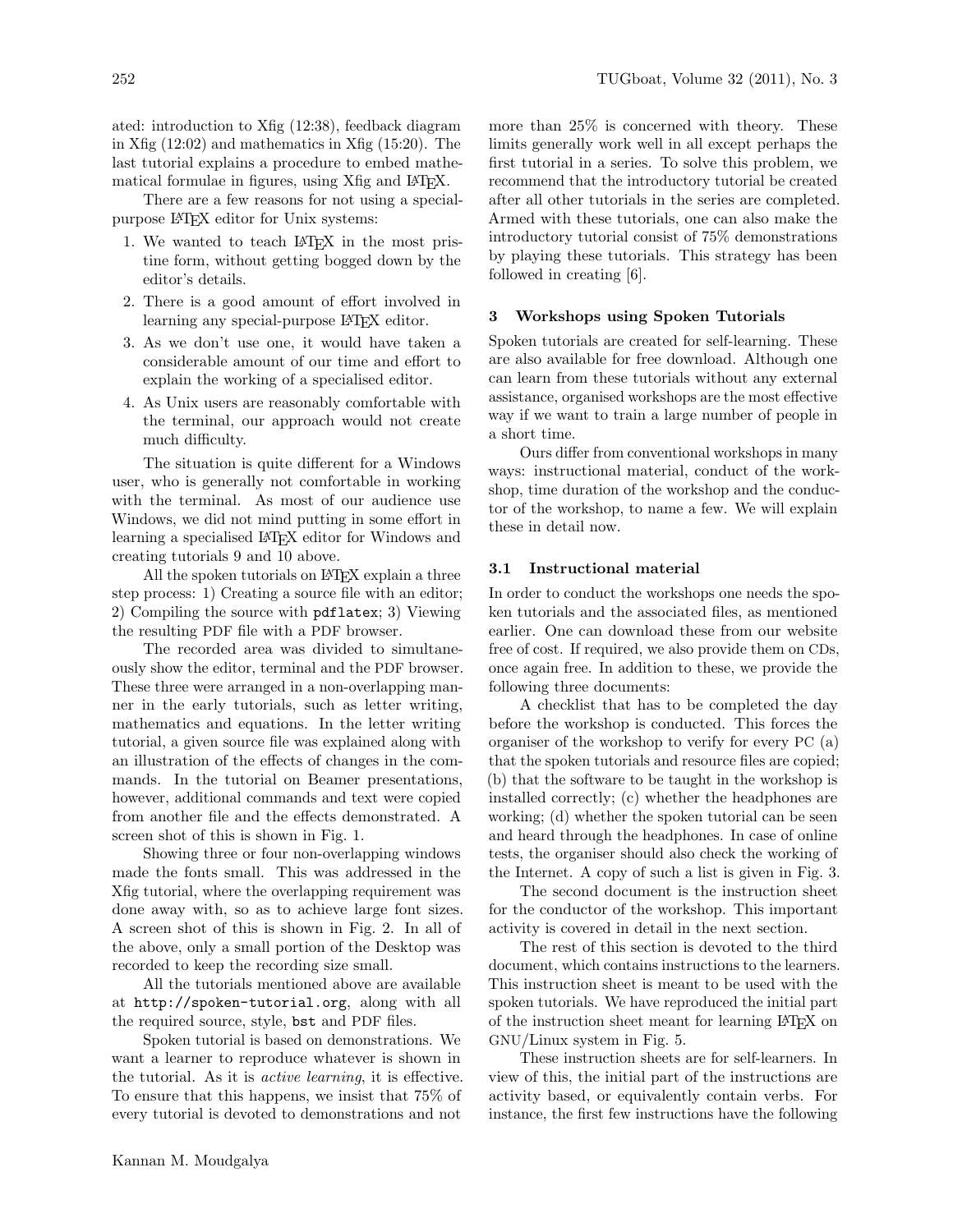

Figure 1: Two files, terminal, PDF browser shown in non-overlapping fashion in the Beamer Spoken Tutorial [\[5\]](#page-5-5)

<span id="page-2-0"></span>

|                                                   |                                     |                             |  |           |       | maths.mov                                                 |         |  |               |                       |                                     |  |
|---------------------------------------------------|-------------------------------------|-----------------------------|--|-----------|-------|-----------------------------------------------------------|---------|--|---------------|-----------------------|-------------------------------------|--|
|                                                   |                                     | PDL Company FEX<br>POF      |  |           |       |                                                           |         |  |               |                       | <b>Hode</b><br>hs                   |  |
|                                                   | documentclass{article}<br>Dn<br>Dff |                             |  |           |       |                                                           |         |  |               |                       |                                     |  |
|                                                   |                                     | \usepackage{color,graphicx} |  |           |       |                                                           |         |  |               |                       |                                     |  |
| $\rho _{\Theta}$                                  |                                     | begin{document}             |  |           |       |                                                           |         |  |               |                       |                                     |  |
|                                                   |                                     | \pagestyle{empty}           |  |           |       |                                                           |         |  |               |                       | .ank                                |  |
| $\mathbb{P}$                                      |                                     | input{maths.pdf_t}          |  |           |       |                                                           |         |  |               |                       | nt<br>$\frac{50}{2}$                |  |
|                                                   |                                     | en o o o                    |  |           |       | /Users/kannan/spoken/latex/english/10-xfig - xfig - 70×15 |         |  |               |                       |                                     |  |
| $\frac{1}{P_{\text{left}}}$                       |                                     | $-rw-r--r--$                |  | 1 kannan  | staff |                                                           | 0 Feb   |  |               | 9 09:57 maths-tex.snm |                                     |  |
| $\blacksquare$                                    |                                     | $-rw-r--r--$                |  | 1 kannan  | staff | 345254 Feb                                                |         |  |               | 9 09:57 maths-tex.pdf |                                     |  |
|                                                   |                                     | $-rw-r--r--$                |  | 1 kannan  | staff | 1170 Feb                                                  |         |  |               | 9 09:57 maths-tex.nav |                                     |  |
| 55                                                |                                     | $-rw-r--r--$                |  | 1 kannan  | staff | 34785 Feb                                                 |         |  |               | 9 09:57 maths-tex.log |                                     |  |
|                                                   |                                     | $-rw-r--r--$                |  | 1 kannan  | staff | 2087 Feb                                                  |         |  |               | 9 09:57 maths-tex.aux |                                     |  |
| $\sum_{i=1}^{n}$                                  |                                     | $-rw-r--r--$                |  | 1 kannan  | staff |                                                           | 0 Feb   |  | 9 10:01 trash |                       |                                     |  |
| $\frac{\Delta \mathfrak{g}}{\mathsf{Aligr}}$      |                                     | $-rw-r--r--$                |  | 1 kannan  | staff |                                                           | 122 Feb |  |               | 9 10:08 maths-bp.tex  |                                     |  |
| $\triangle$                                       |                                     | drwxr-xr-x                  |  | 11 kannan | staff | 374 Feb                                                   |         |  | 9 10:08 auto  |                       |                                     |  |
| $\overline{\mathcal{L}}$<br>Delet                 |                                     | drwxr-xr-x                  |  | 3 kannan  | staff | 102 Feb                                                   |         |  | 9 10:47 save  |                       |                                     |  |
| $\frac{\Delta}{\nabla}$                           |                                     | $-rw-r--r--$                |  | 1 kannan  | staff | 1016 Feb                                                  |         |  |               | 9 10:51 maths.fig.bak |                                     |  |
|                                                   |                                     | $-rw-r--r--$                |  | 1 kannan  | staff | 1033 Feb                                                  |         |  |               | 9 10:53 maths.fig     |                                     |  |
| $\frac{1}{\sqrt{\frac{1}{2} \frac{1}{\sqrt{2}}}}$ |                                     | $-rw-r--r--$                |  | 1 kannan  | staff |                                                           | 494 Feb |  |               | 9 10:53 maths.pdf_t   |                                     |  |
|                                                   |                                     | $-rw-r--r--$                |  | 1 kannan  | staff | 4725 Feb                                                  |         |  |               | 9 10:53 maths.pdf     |                                     |  |
| $\mathbb{A}_{\mathbb{H}}$                         |                                     | [kannan]: open maths.pdf    |  |           |       |                                                           | ● ◀ঠ    |  |               | ඦ                     | Ā                                   |  |
|                                                   | Done                                | [kannan]: pdflatex maths-bp |  |           |       | 00:06:38                                                  |         |  |               |                       | $\frac{1}{\sqrt{2}}$<br>$-00:08:41$ |  |

<span id="page-2-1"></span>Figure 2: Overlapping of Emacs editor, terminal, and Xfig allows the use of large fonts [\[7\]](#page-5-6)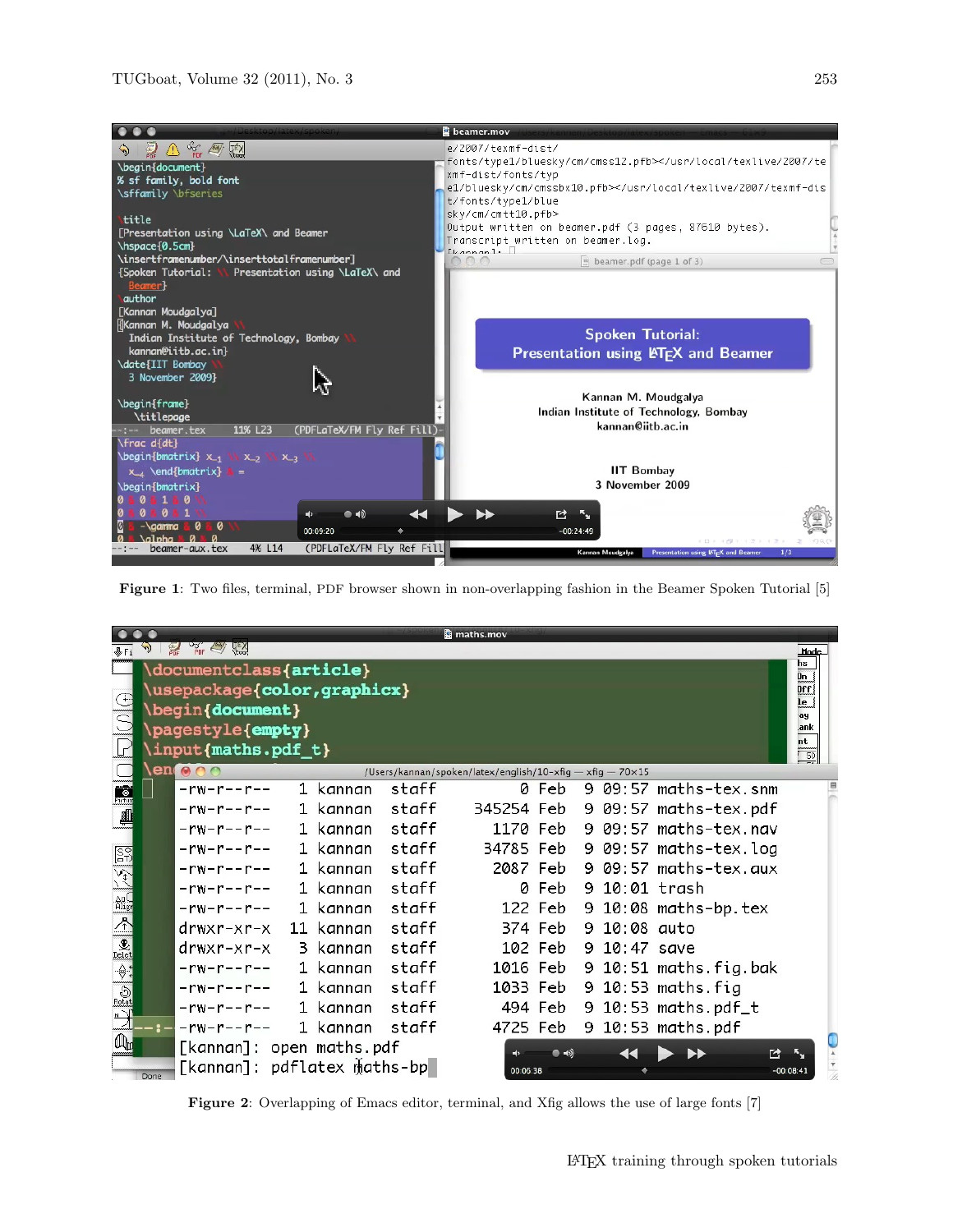|                 |           | Can log     |             |             | These can be separated in 2 PCs, possibly in 2 rooms |        |          |
|-----------------|-----------|-------------|-------------|-------------|------------------------------------------------------|--------|----------|
| $_{\rm PC}$     | Is the PC | into PC?    |             | PC for test |                                                      |        |          |
| No.             | booting?  | (if         | <b>FOSS</b> | Spoken Tut. | Plays in                                             | Audio  | Internet |
|                 |           | applicable) | loaded?     | copied?     | VLC?                                                 | works? | works?   |
| PC <sub>1</sub> |           |             |             |             |                                                      |        |          |
| PC <sub>2</sub> |           |             |             |             |                                                      |        |          |
|                 |           |             |             |             |                                                      |        |          |
| PC 50           |           |             |             |             |                                                      |        |          |

<span id="page-3-0"></span>Figure 3: A sample checklist to be completed before starting a SELF FOSS Study Workshop

# Getting Started

1. 04:17: Perform the following calculations on the scilab command line: √ √

phi = 
$$
\frac{\sqrt{5}+1}{2}
$$
psi = 
$$
\frac{\sqrt{5}-1}{2}
$$

Find 1/phi and 1/psi

2. 6:06: Verify Euler's identity: Is  $e^{\pi i} + 1$  close to zero? Compare with  $\cos(\pi) + i \cdot \sin(\pi)$ 

<span id="page-3-1"></span>Figure 4: Assignments with timing for the Getting Started Spoken Tutorial on Scilab

verbs: click, locate, copy, open, gedit, right click, etc. Theory is introduced only slowly.

These instructions are based on the time when a certain activity has to be carried out. For example, the instructions numbered 7, 8 and 9 in Fig. [5,](#page-4-0) respectively, are supposed to be carried out at 1:57, 2:04 and 3:04 min.

There could be instructions to point out the difference in the activity. For example, the instruction at 3:04 says not to invoke the command skim, but to use evince. This methodology can also be used to correct minor mistakes, if any, in the spoken tutorial.

These instructions are detailed. For example, in the invocation of evince there is a space before the ampersand (&) symbol to help emphasize it. Normally, such detailed instructions are unnecessary for Unix users. But for Windows users who may not know the difference between a terminal and an editor and the concept of background jobs, the instructions need to be detailed.

Finally, there are assignments that need to be done at a specific time. This is clear from a sample assignment question of a Scilab spoken tutorial workshop, given in Fig. [4.](#page-3-1)

# 3.2 Conductor of the workshop

We do not need a domain expert to conduct these workshops. In a large country like India, one may have to conduct these workshops in thousands of places. It would be difficult to get domain experts to even visit such a large number of places, let alone lecturing in these workshops.

We insist that the conductor of the workshop not answer any domain-dependent questions. There are two reasons for this:

- 1. We are not sure about the capability of the conductors of these workshops. We definitely do not want them to give wrong answers.
- 2. Answering domain-dependent questions could take up a lot of time. As a result, a conductor may not be able to handle more than a few students. It would be impossible even for an expert to answer all the questions of twenty students, the recommended ratio in our methodology.

The students are supposed to follow the steps exactly as given in the instruction sheet and the spoken tutorial. Two types of difficulties can arise:

- 1. If the students have difficulty in following any instruction, the conductor of the workshop should point out the mistake made by the student. If the mistake is a serious one, the conductor could even ask the student to start the tutorial from scratch. As the tutorials are short, one will not have to spend a lot of time in repetition.
- 2. It is possible for a student to try out some changes of their own. They can do this so long as they do not encounter any problems. If they experience any difficulty, they are recommended to go to the next tutorial. The idea is that there are enough things (that work) to learn, before trying something of one's own.

To handle these two difficulties, the conductor of the workshop need not be a domain expert. As a corollary, a person who is trained to conduct a workshop on a topic (say, LAT<sub>EX</sub>), can conduct a workshop on another topic (say, Scilab) also.

The procedure indicated above suggests a definite set of things to learn during the workshop. The learner may not have the freedom to learn whatever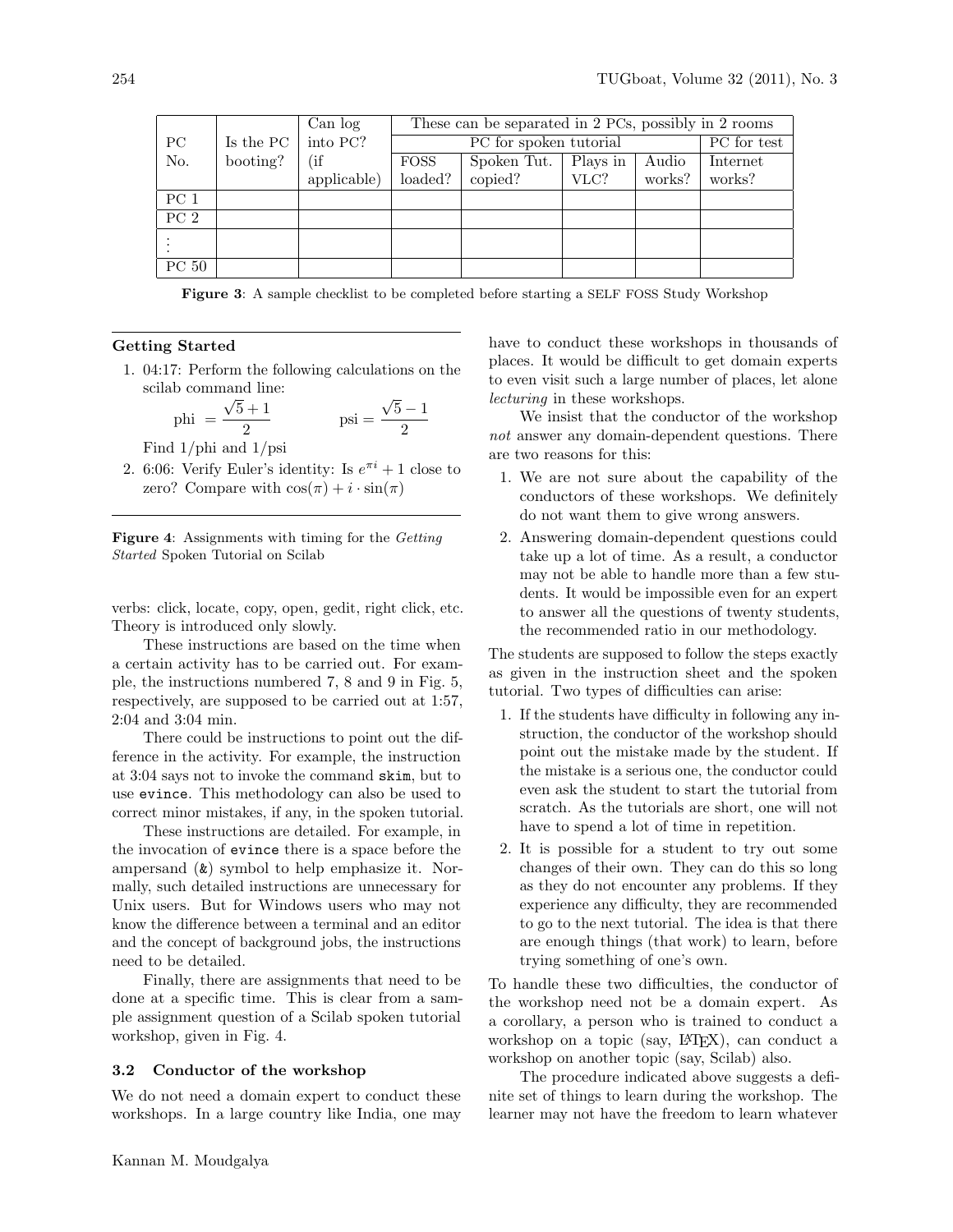

Spoken Tutorial Based LATFX Workshop on Linux Spoken Tutorial Team IIT Bombay 5 August 2011

### First tutorial: What is Compilation?

These detailed instructions are intended mainly for Windows users, who may have to use GNU/Linux for learning LATEX. GNU/Linux users will already know most of this.

- 1. Click the Places button in the top left hand corner and then click the Home Folder. The folder that opens is called your home folder.
- 2. Please locate the folder LaTeX Workshop that is available on the desktop. The sub-folder 01-compilation contains the following files that you need for this tutorial: hello.tex and compiling.mov.
- 3. Please copy hello.tex from this folder to your home folder.
- 4. Open the terminal using the command Ctrl-Alt-t, by pressing all these three keys simultaneously.
- 5. Open the file that you copied above into the editor using the command

#### gedit hello.tex &

Do not forget the symbol ampersand  $(k)$  at the end of the command, obtained by pressing shift 7. Please leave spaces exactly as given above.

- 6. Right click on compiling.mov, point the cursor on Open With and select VLC Media Player. Now listen to this spoken tutorial.
- 7. As shown in the video at 1:57min, compile from the terminal the file hello.tex using the command

### pdflatex hello.tex

Note that pdflatex is one command. Please do not leave a space between pdf and latex.

- 8. Pause the video at 2:04min. You should now be able to give the command pdflatex hello.tex and get a file hello.pdf. If there is any difficulty in this step, please listen to the tutorial from 1:57min to 2:04min once again.
- 9. The video talks about a PDF viewer called skim at 3:04min.
	- Please do not attempt to use  $\texttt{skin}$ —it is not available on GNU/Linux.

You have to use the PDF viewer evince instead. Give the following command from the terminal to open the PDF file:

#### evince hello.pdf &

<span id="page-4-0"></span>Once again, do not forget the & symbol in the above command.

Figure 5: A sample of instructions for a SELF FOSS Study Workshop on L<sup>AT</sup>EX. To make it suitable for self-study, all initial instructions are activity based.

they want. But there are enough new things to learn in any case during the course of the workshop. This topic is explained further in the next section.

### 3.3 Duration of the workshop

We recommend a duration of two hours for these workshops. A workshop typically has about ten spoken tutorials. In a two hour period, one can learn four tutorials. More importantly, students will figure out how to learn from spoken tutorials. Thus, students can learn the remaining tutorials on their own.

So, why do we restrict the workshop to two hours? There are many reasons for this:

- 1. This will allow the same facility to be used for other workshops or for other people or both.
- 2. As our workshops are conducted free of cost, it is not clear how many students are really interested in the workshop. We do not want to host any uninterested students longer than absolutely necessary.
- 3. The students who are interested in appearing in the online exams have to necessarily complete the tutorials on their own. This improves the quality of learning and hence can indeed help provide better learning than conventional workshops.
- 4. In government supported training programmes, not only do the students pay nothing, but there are organisational expenses as well. For example, the conductors of the workshop have to be paid an honorarium for their time and effort. Such expenses are reduced by minimising the workshop duration. If any workshop is conducted for a longer period, there are also demands for a break and financial support for refreshments.

Not all students who undergo the two hour workshops have computers at home. So, if a college wants to offer their premises for learning, we have no objection. We tell them, however, that such sessions are not a part of our training programme.

A comment about the quality of learning in the two hour workshop is in order. In the previous section, the highly regimented procedure of the workshop has been discussed. Although no green field type of learning is possible, in no other method can one learn in two hours:

- 1. how to write letters using LATEX,
- 2. how to write reports,
- 3. writing mathematics and equations, and
- 4. and introduction to presentations using Beamer.

We guarantee all of the above in a two hour workshop. The two hour workshops discussed above are

called Spoken Tutorial based education and learning